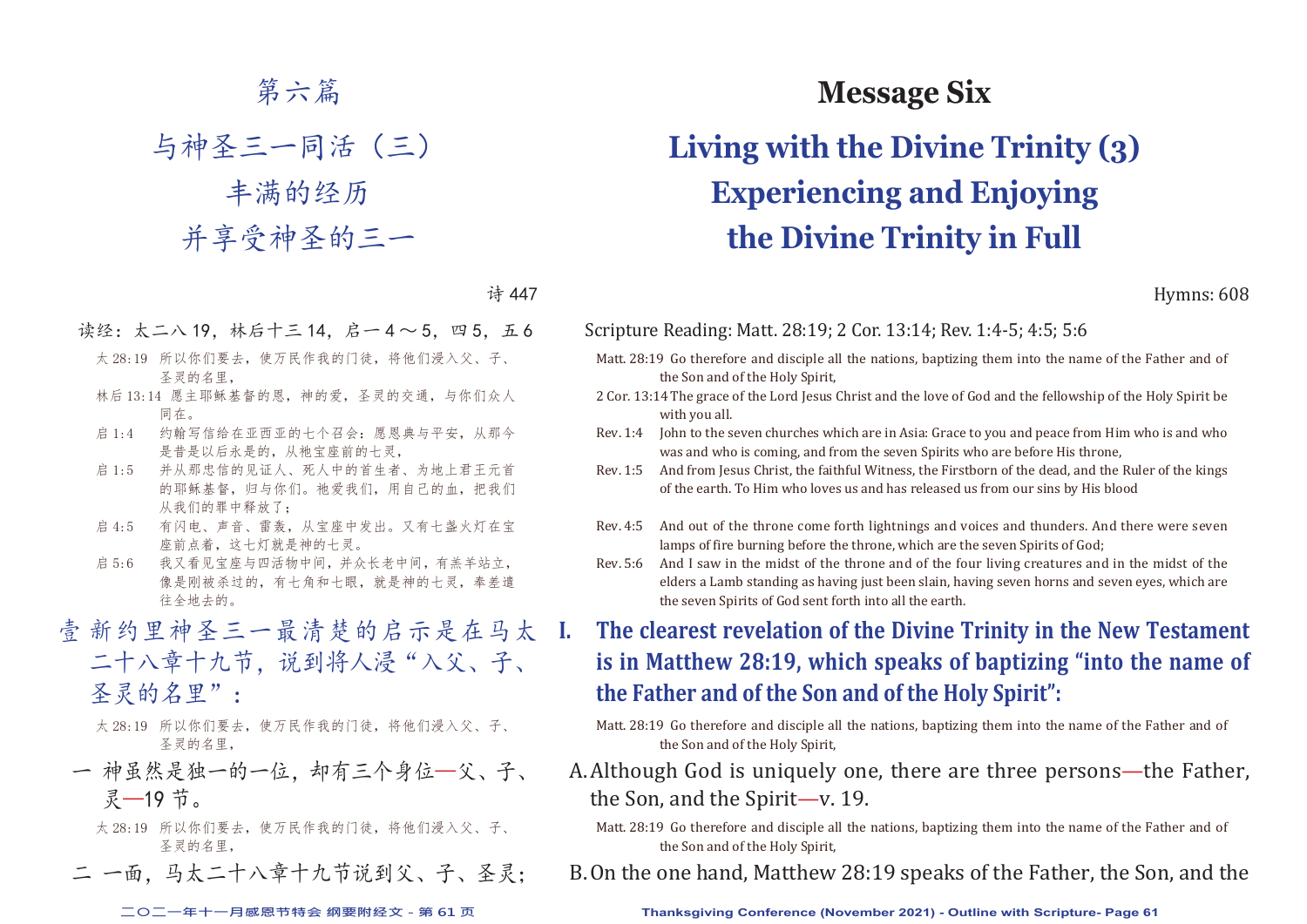- 另一面,本节只有一个名,就是父、子、圣灵 的名:
- 太 28:19 所以你们要去,使万民作我的门徒,将他们浸入父、子、 圣灵的名里,
- 1 这名乃是那神圣者的总称,等于祂的人位。
- 2 这一个名包括三者—父、子、圣灵—启示神是三 而一。
- 3 将信徒浸入三一神的名里,就是将他们浸入三一神 一切的所是里,并将他们带进三一神的人位里,使 他们与这神圣的人位有生机的联结—19 节。
- 太 28:19 所以你们要去,使万民作我的门徒,将他们浸入父、子、 圣灵的名里,
- 三 浸入父、子、圣灵的名里乃是很深的事—林前 十二 13,加三 27:
	- 林前 12:13 因为我们不拘是犹太人或希利尼人,是为奴的或自主的, 都已经在一位灵里受浸,成了一个身体,且都得以喝一位灵。
	- 加 3:27 你们凡浸入基督的,都已经穿上了基督。
- 1 马太二十八章十九节里的"入"指明联合,如在罗 马六章三节和加拉太三章二十七节者。
- 太 28:19 所以你们要去,使万民作我的门徒,将他们浸入父、子、 圣灵的名里,
- 罗 6:3 岂不知我们这浸入基督耶稣的人,是浸入祂的死么?

加 3:27 你们凡浸入基督的,都已经穿上了基督。

- 2 浸入三一神的名里,乃是被摆到与祂奥秘的联合 里,而且将神一切的所是取用到我们里面—太  $\overline{\phantom{a}}$  /  $\overline{\phantom{a}}$  19  $\circ$
- 太 28:19 所以你们要去, 使万民作我的门徒, 将他们浸入父、子、 圣灵的名里,
- 四 马太二十八章十九节是主耶稣进入复活以后所 嘱咐的: 复活乃是三一神之过程的完成:
	- 太 28:19 所以你们要去,使万民作我的门徒,将他们浸入父、子、 圣灵的名里,

Holy Spirit; on the other hand, in this verse there is only one name the name of the Father and of the Son and of the Holy Spirit:

- Matt. 28:19 Go therefore and disciple all the nations, baptizing them into the name of the Father and of the Son and of the Holy Spirit,
- 1. The name is the sum total of the Divine Being, equivalent to His person.
- 2. The one name includes three—the Father, the Son, and the Holy Spirit—and reveals that God is three-in-one.
- 3. To baptize believers into the name of the Triune God is to immerse them into all that the Triune God is and to bring them into the person of the Triune God so that they may have an organic union with this divine person—v. 19.
- Matt. 28:19 Go therefore and disciple all the nations, baptizing them into the name of the Father and of the Son and of the Holy Spirit,
- C. To be baptized into the name of the Father and of the Son and of the Holy Spirit is a deep matter—1 Cor. 12:13; Gal. 3:27:
	- 1 Cor. 12:13 For also in one Spirit we were all baptized into one body, whether Jews or Greeks, whether slaves or free, and were all given to drink one Spirit.
	- Gal. 3:27 For as many as were baptized into Christ have put on Christ.
	- 1. In Matthew 28:19 into indicates union, as in Romans 6:3 and Galatians 3:27.
	- Matt. 28:19 Go therefore and disciple all the nations, baptizing them into the name of the Father and of the Son and of the Holy Spirit,
	- Rom. 6:3 Or are you ignorant that all of us who have been baptized into Christ Jesus have been baptized into His death?
	- Gal. 3:27 For as many as were baptized into Christ have put on Christ.
	- 2. To be baptized into the name of the Triune God is to be put into a mystical union with Him and to appropriate whatever God is into our being—Matt. 28:19.
	- Matt. 28:19 Go therefore and disciple all the nations, baptizing them into the name of the Father and of the Son and of the Holy Spirit,
- D. The charge given in Matthew 28:19 was given by the Lord Jesus after He had entered into resurrection, which was the consummation of the process of the Triune God:
	- Matt. 28:19 Go therefore and disciple all the nations, baptizing them into the name of the Father and of the Son and of the Holy Spirit,

#### **二○二一年十一月感恩节特会 纲要附经文 - 第 62 页 Thanksgiving Conference (November 2021) - Outline with Scripture- Page 62**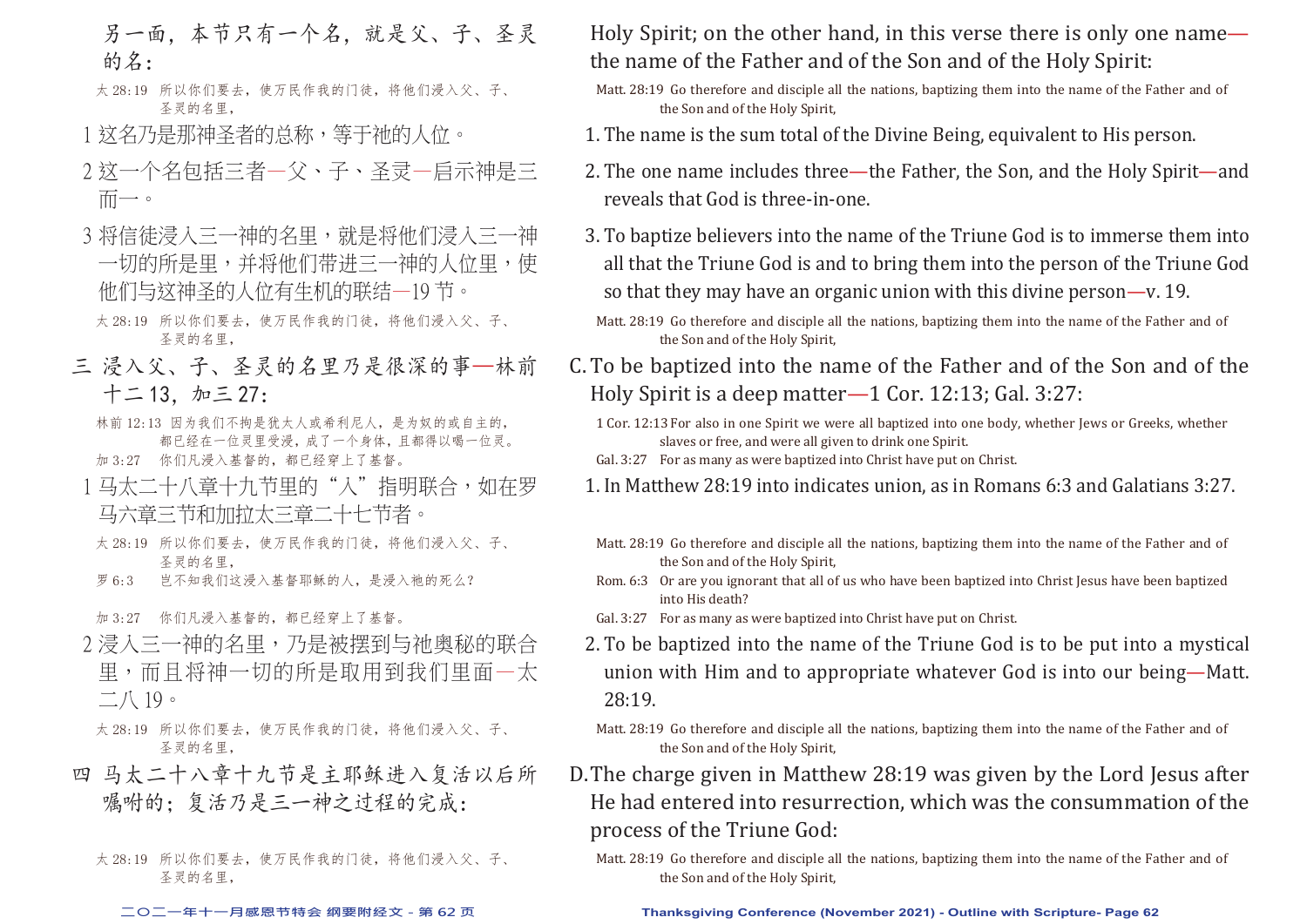- 1 三一神经过了一段过程,开始于成为肉体,包括 人性生活和钉十字架,完成于复活—约一 14,罗 六 4。
- 约 1:14 话成了肉体,支搭帐幕在我们中间,丰丰满满地有恩典,有 实际。我们也见过祂的荣耀,正是从父而来独生子的荣耀。
- 罗 6:4 所以我们借着浸入死,和祂一同埋葬,好叫我们在生命 的新样中生活行动,像基督借着父的荣耀,从死人中复 活一样。
- 2 在复活里,基督这三一神的具体化身成了赐生命的 灵,就是三一神的终极完成,使信徒得以浸入神圣 的三一里—林前十五 45,林后三 17。
- 林前 15:45 经上也是这样记着: "首先的人亚当成了活的魂;"末 后的亚当成了赐生命的灵。
- 林后 3:17 而且主就是那灵;主的灵在哪里,哪里就有自由。
- 3 浸入三一神的人位里,就是浸入包罗万有、终极完 成的灵里;这灵是经过过程之三一神的终极完成一 太二八 19:
- 太 28:19 所以你们要去,使万民作我的门徒,将他们浸入父、子、 圣灵的名里,
- a 这就是浸入父的丰富,浸入子的丰富,浸入灵的丰 富—弗三 8。
- 弗 3:8 这恩典赐给了我这比众圣徒中最小者还小的,叫我将基督 那追测不尽的丰富,当作福音传给外邦人,
- b 如今我们受了浸的人,乃是在与三一神生机的联结 里;所以,凡父所有的,子所有的,灵所领受的, 都成了我们的一林前六17,约十五 $4 \sim 5.7$ 。

林前 6:17 但与主联合的,便是与主成为一灵。

- 约 15:4 你们要住在我里面,我也住在你们里面。枝子若不住在葡萄 树上,自己就不能结果子,你们若不住在我里面,也是这样。
- 约 15:5 我是葡萄树,你们是枝子;住在我里面的,我也住在他里 面,这人就多结果子;因为离了我,你们就不能作什么。
- 约 15:7 你们若住在我里面,我的话也住在你们里面,凡你们所愿 意的,祈求就给你们成就。

贰 丰满的经历并享受神圣三一,乃是有分于 神的爱,主耶稣基督的恩,并圣灵的交通—

- 1. The Triune God has passed through a process that began with incarnation, included human living and crucifixion, and consummated with resurrection— John 1:14; Rom. 6:4.
- John 1:14 And the Word became flesh and tabernacled among us (and we beheld His glory, glory as of the only Begotten from the Father), full of grace and reality.
- Rom. 6:4 We have been buried therefore with Him through baptism into His death, in order that just as Christ was raised from the dead through the glory of the Father, so also we might walk in newness of life.
- 2. In resurrection Christ, the embodiment of the Triune God, became the lifegiving Spirit, the consummation of the Triune God, for the believers to be baptized into the Divine Trinity—1 Cor. 15:45; 2 Cor. 3:17.
- 1 Cor. 15:45 So also it is written, "The first man, Adam, became a living soul"; the last Adam became a lifegiving Spirit.
- 2 Cor. 3:17 And the Lord is the Spirit; and where the Spirit of the Lord is, there is freedom.
- 3. To be baptized into the person of the Trinity is to be baptized in the allinclusive, consummated Spirit who is the ultimate consummation of the processed Triune God—Matt. 28:19:
- Matt. 28:19 Go therefore and disciple all the nations, baptizing them into the name of the Father and of the Son and of the Holy Spirit,
- a. This is to be baptized into the riches of the Father, into the riches of the Son, and into the riches of the Spirit—Eph. 3:8.
- Eph. 3:8 To me, less than the least of all saints, was this grace given to announce to the Gentiles the unsearchable riches of Christ as the gospel
- b. As the baptized ones, we are now in an organic union with the Triune God; therefore, whatever the Father has, whatever the Son has, and whatever the Spirit receives become ours—1 Cor. 6:17; John 15:4-5, 7.

1 Cor. 6:17 But he who is joined to the Lord is one spirit.

- John 15:4 Abide in Me and I in you. As the branch cannot bear fruit of itself unless it abides in the vine, so neither can you unless you abide in Me.
- John 15:5 I am the vine; you are the branches. He who abides in Me and I in him, he bears much fruit; for apart from Me you can do nothing.
- John 15:7 If you abide in Me and My words abide in you, ask whatever you will, and it shall be done for you.

## **II. To experience and enjoy the Divine Trinity in full is to participate in the love of God, the grace of the Lord Jesus Christ, and the**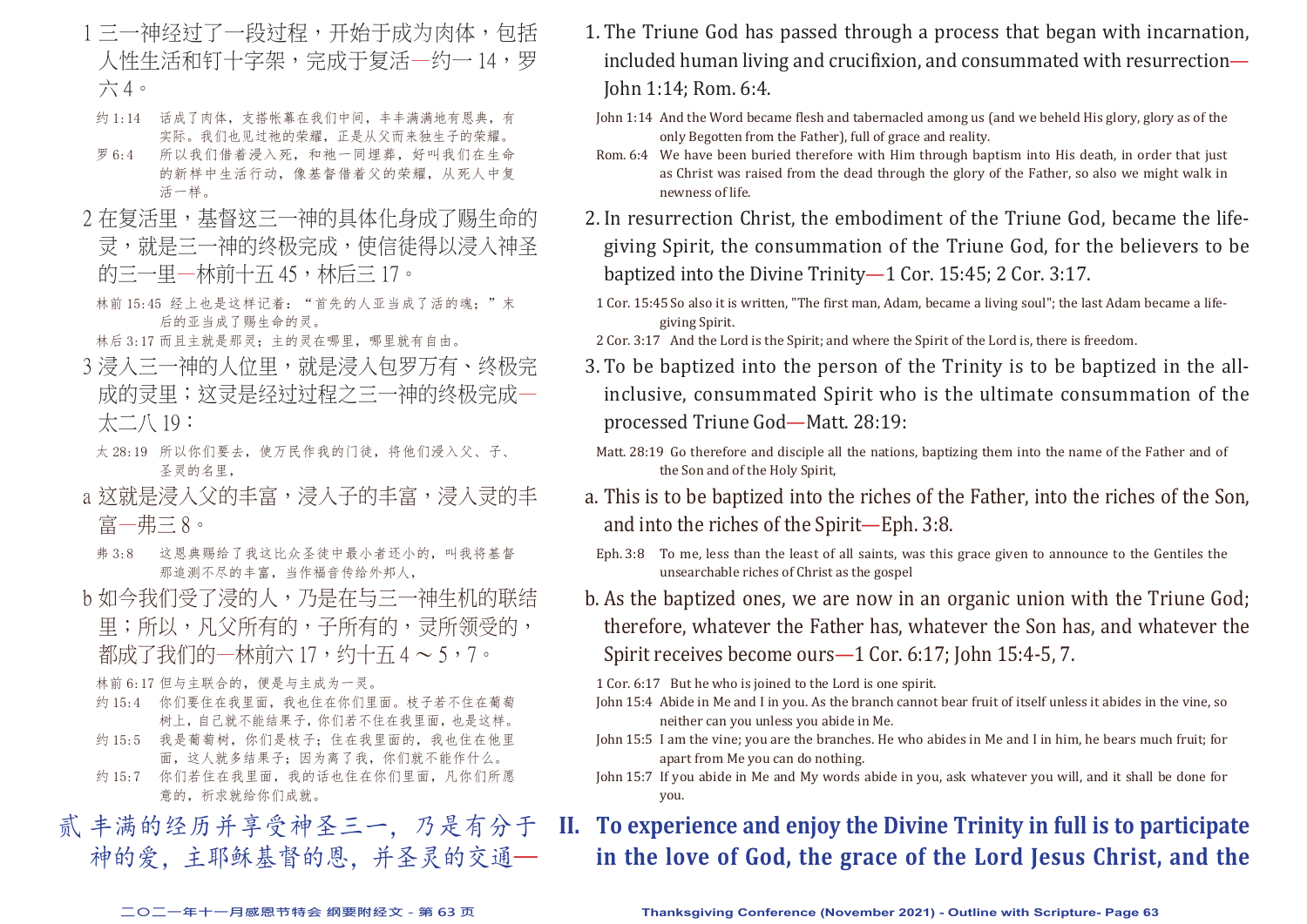林后十三 14:

林后 13:14 愿主耶稣基督的恩,神的爱,圣灵的交通,与你们众人 同在。

一 林后十三章十四节给我们看见三个身位在三方 面—父神(爱)、神的儿子主耶稣基督(恩)、 和圣灵(交通)。

林后 13:14 愿主耶稣基督的恩,神的爱,圣灵的交通,与你们众人 同在。

- 二 父神的爱是源头,因为神是元始;主的恩是神 爱的流道,因为主是神的显出;灵的交通乃是 主的恩同神爱的分赐,因为灵是主同着神的传 输,给我们经历并享受三神—父、子、圣灵— 14 节,太二八 19。
	- 林后 13:14 愿主耶稣基督的恩,神的爱,圣灵的交通,与你们众人 同在。
	- 太 28:19 所以你们要去, 使万民作我的门徒, 将他们浸入父、子、 圣灵的名里,
- 三 林后十三章十四节的爱、恩和交通,与马太 二十八章十九节的父、子和圣灵相符:
	- 林后 13:14 愿主耶稣基督的恩,神的爱,圣灵的交通,与你们众人 同在。
	- 太 28:19 所以你们要去, 使万民作我的门徒, 将他们浸入父、子、 圣灵的名里,
- 1 主的恩就是主自己作我们的生命,给我们享受—约  $-17, \, \text{m}$ 前十五 $10 \, \text{m}$
- 约 1:17 因为律法是借着摩西赐的,恩典和实际都是借着耶稣基督 来的。
- 林前 15:10 然而因着神的恩,我成了我今天这个人,并且神的恩临 到我,不是徒然的;反而我比众使徒格外劳苦,但这不是 我,乃是神的恩与我同在。
- 2 神的爱就是神自己,作主恩的源头—约壹四9。
- 约壹 4:9 神差祂的独生子到世上来,使我们借着祂得生并活着,在 此神的爱就向我们显明了。
- 3 灵的交涌就是那灵自己,作了主恩同着神爱的传

## **fellowship of the Holy Spirit—2 Cor. 13:14:**

- 2 Cor. 13:14 The grace of the Lord Jesus Christ and the love of God and the fellowship of the Holy Spirit be with you all.
- A. Second Corinthians 13:14 shows us three persons in three aspects— God the Father (love), the Lord Jesus Christ, the Son of God (grace), and the Holy Spirit (fellowship).

- B. The love of God the Father is the source, since God is the origin; the grace of the Lord is the course of the love of God, since the Lord is the expression of God; and the fellowship of the Spirit is the impartation of the grace of the Lord with the love of God, since the Spirit is the transmission of the Lord with God, for our experience and enjoyment of the Triune God—the Father, the Son, and the Holy Spirit—v. 14; Matt. 28:19.
	- 2 Cor. 13:14 The grace of the Lord Jesus Christ and the love of God and the fellowship of the Holy Spirit be with you all.
	- Matt. 28:19 Go therefore and disciple all the nations, baptizing them into the name of the Father and of the Son and of the Holy Spirit,
- C. The love, grace, and fellowship in 2 Corinthians 13:14 correspond to the Father, the Son, and the Holy Spirit in Matthew 28:19:
	- 2 Cor. 13:14 The grace of the Lord Jesus Christ and the love of God and the fellowship of the Holy Spirit be with you all.
	- Matt. 28:19 Go therefore and disciple all the nations, baptizing them into the name of the Father and of the Son and of the Holy Spirit,
	- 1. The grace of the Lord is the Lord Himself as life to us for our enjoyment— John 1:17; 1 Cor. 15:10.
		- John 1:17 For the law was given through Moses; grace and reality came through Jesus Christ.
		- 1 Cor. 15:10 But by the grace of God I am what I am; and His grace unto me did not turn out to be in vain, but, on the contrary, I labored more abundantly than all of them, yet not I but the grace of God which is with me.
	- 2. The love of God is God Himself as the source of the grace of the Lord—1 John 4:9.
	- 1 John 4:9 In this the love of God was manifested among us, that God sent His only begotten Son into the world that we might have life and live through Him.
- 3. The fellowship of the Spirit is the Spirit Himself as the transmission of the

<sup>2</sup> Cor. 13:14 The grace of the Lord Jesus Christ and the love of God and the fellowship of the Holy Spirit be with you all.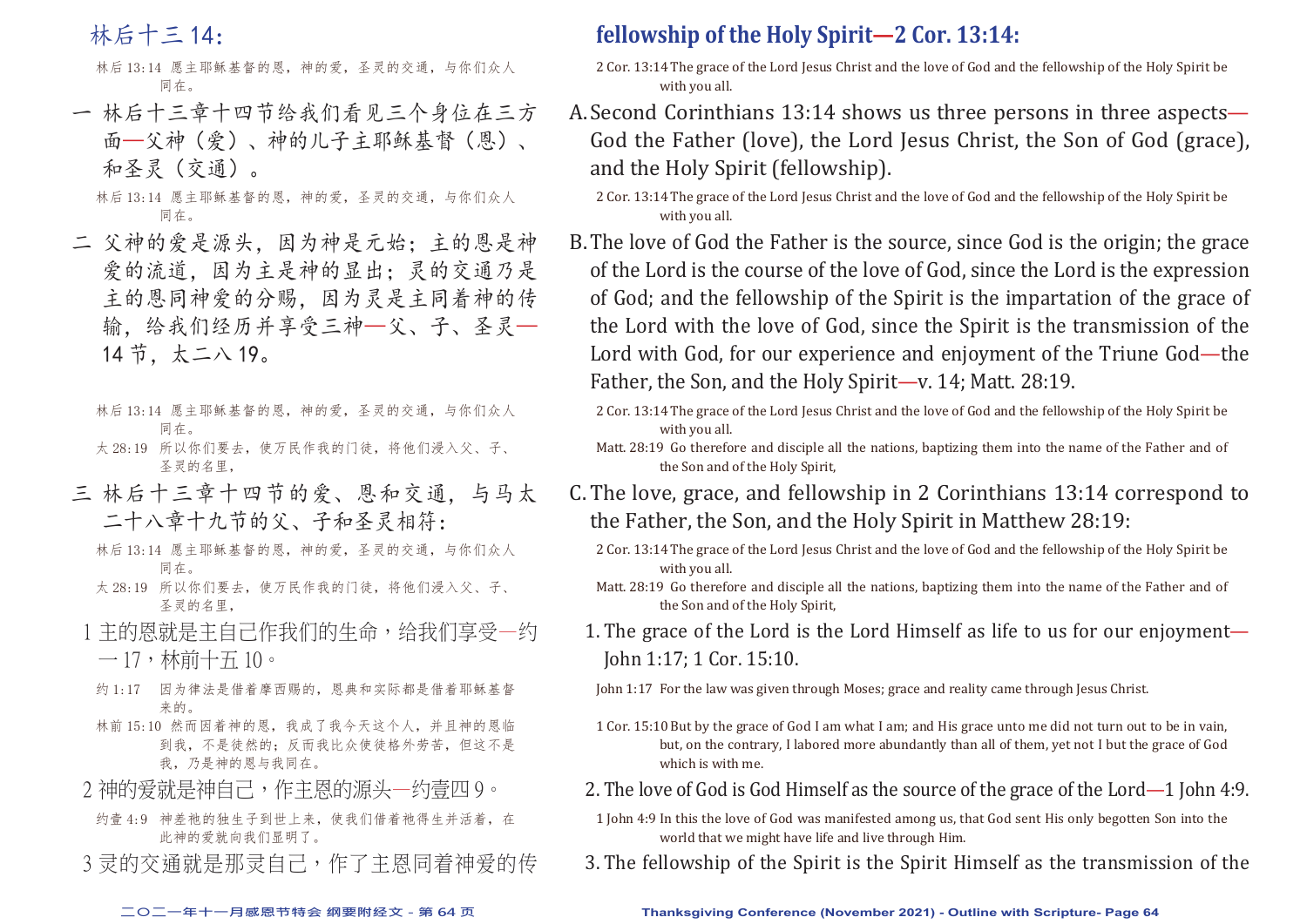输,给我们有分—林后十三 14。

林后 13:14 愿主耶稣基督的恩,神的爱,圣灵的交通,与你们众人 同在。

- 4 父神的爱彰显于子基督的恩,子基督的恩是在灵神 的交诵里传输给信徒—约三 16, - 17, 16:
- 约 3:16 神爱世人, 其至将祂的独生子赐给他们, 叫一切信入祂的, 不至灭亡,反得永远的生命。
- 约 1:17 因为律法是借着摩西赐的, 恩典和实际都是借着耶稣基督 来的。
- 约 1:16 从祂的丰满里我们都领受了,而且恩上加恩;
- a 借着圣灵的交通, 这恩就能临及我们一林后  $+$  $\equiv$  14.
- 林后 13:14 愿主耶稣基督的恩,神的爱,圣灵的交通,与你们众人 同在。
- b 基督的恩是出于神的爱,这恩是借着圣灵的交通传 输给我们并进入我们里面—14 节。
	- 林后 13:14 愿主耶稣基督的恩,神的爱,圣灵的交通,与你们众人 同在。
- c 我们要经历并享受主的恩,就必须在圣灵的交通里; 我们享受主的恩时,就尝到神的爱—约一 14,16, 约壹四 9 ~ 10。
- 约 1:14 话成了肉体, 支搭帐幕在我们中间, 丰丰满满地有恩典, 有 实际。我们也见过祂的荣耀,正是从父而来独生子的荣耀。
- 约 1:16 从祂的丰满里我们都领受了,而且恩上加恩;
- 约壹 4:9 神差祂的独生子到世上来, 使我们借着祂得生并活着, 在 此神的爱就向我们显明了。
- 约壹 4:10 不是我们爱神,乃是神爱我们,差祂的儿子,为我们的罪 作了平息的祭物,在此就是爱了。
- 四 神圣的三一有源头、流道和流通—林后十三  $14:$ 
	- 林后 13:14 愿主耶稣基督的恩,神的爱,圣灵的交通,与你们众人 同在。
- 1 源头,泉源,乃是神的爱一约三 16,四 14。
- 约 3:16 神爱世人, 其至将祂的独生子赐给他们, 叫一切信入祂的, 不至灭亡,反得永远的生命。

grace of the Lord with the love of God for our participation—2 Cor. 13:14.

- 2 Cor. 13:14 The grace of the Lord Jesus Christ and the love of God and the fellowship of the Holy Spirit be with you all.
- 4. The love of God the Father is expressed in the grace of Christ the Son, and the grace of Christ the Son is in the fellowship of God the Spirit to be transmitted to the believers—John 3:16; 1:17, 16:
- John 3:16 For God so loved the world that He gave His only begotten Son, that everyone who believes into Him would not perish, but would have eternal life.
- John 1:17 For the law was given through Moses; grace and reality came through Jesus Christ.

John 1:16 For of His fullness we have all received, and grace upon grace.

- a. It is through the fellowship of the Holy Spirit that grace is able to reach us—2 Cor. 13:14.
- 2 Cor. 13:14 The grace of the Lord Jesus Christ and the love of God and the fellowship of the Holy Spirit be with you all.
- b. The grace of Christ comes out of the love of God, and this grace is transmitted to us and comes into us through the fellowship of the Holy Spirit—v. 14.
- 2 Cor. 13:14 The grace of the Lord Jesus Christ and the love of God and the fellowship of the Holy Spirit be with you all.
- c. In order to experience and enjoy the grace of the Lord, we need to be in the fellowship of the Holy Spirit, and as we are enjoying the grace of the Lord, we taste the love of God—John 1:14, 16; 1 John 4:9-10.
- John 1:14 And the Word became flesh and tabernacled among us (and we beheld His glory, glory as of the only Begotten from the Father), full of grace and reality.
- John 1:16 For of His fullness we have all received, and grace upon grace.
- 1 John 4:9 In this the love of God was manifested among us, that God sent His only begotten Son into the world that we might have life and live through Him.
- 1 John 4:10 Herein is love, not that we have loved God but that He loved us and sent His Son as a propitiation for our sins.
- D. With the Divine Trinity are the source, the course, and the flow-2 Cor. 13:14:
	- 2 Cor. 13:14 The grace of the Lord Jesus Christ and the love of God and the fellowship of the Holy Spirit be with you all.
	- 1. The source, the fountain, is the love of God—John 3:16: 4:14.
	- John 3:16 For God so loved the world that He gave His only begotten Son, that everyone who believes into Him would not perish, but would have eternal life.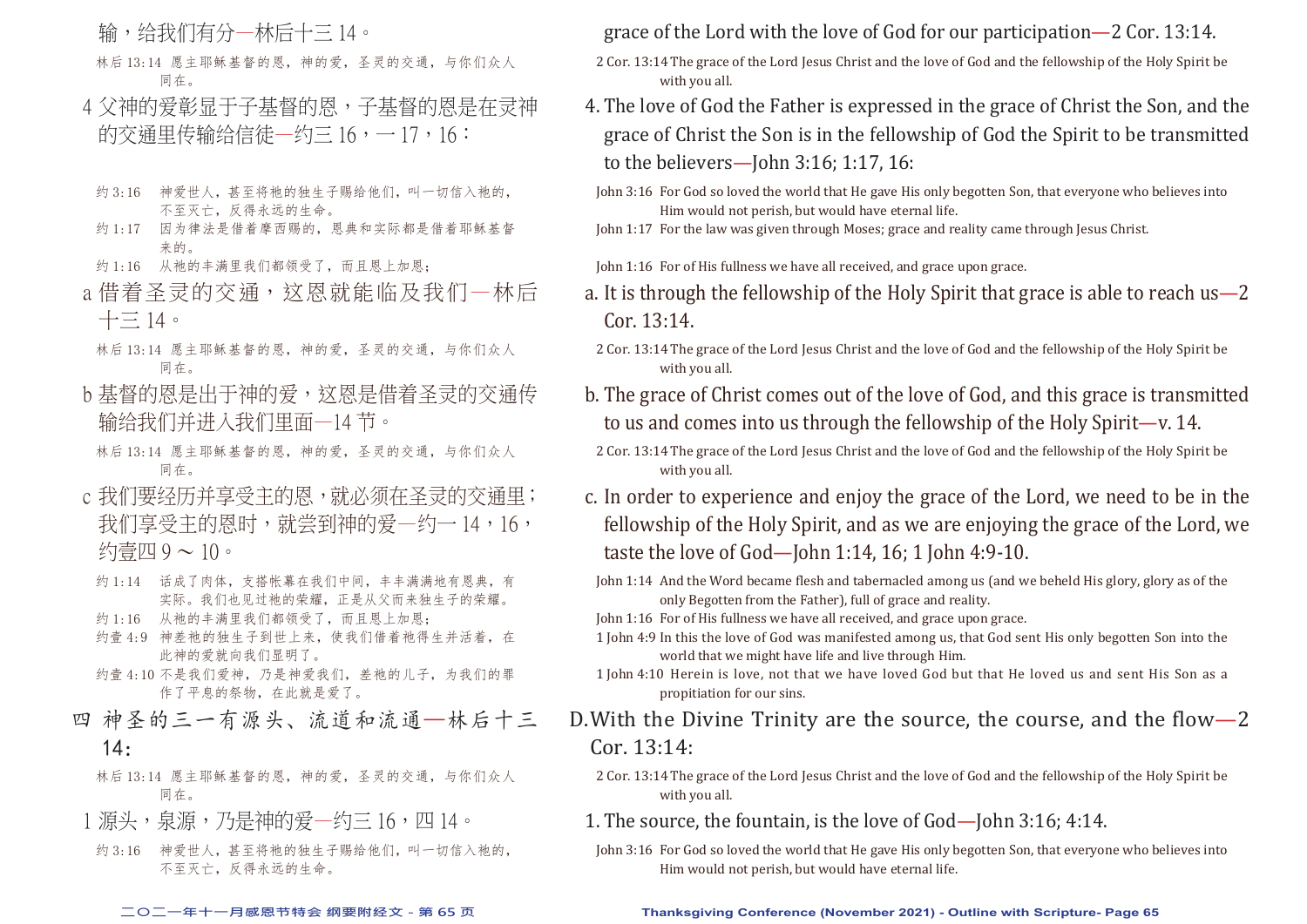- 约 4:14 人若喝我所赐的水, 就永远不渴; 我所赐的水, 要在他里 面成为泉源,直涌入永远的生命。
- 2 流道,流出,乃是基督所彰显并传输给我们的恩 典—林前十六 23。

林前 16:23 愿主耶稣的恩,与你们同在。

3 流涌, 乃是圣灵作基督的恩同着父爱的交涌、传输 和循环—林后十三 14。

林后 13:14 愿主耶稣基督的恩,神的爱,圣灵的交通,与你们众人 同在。

- 叁 对神圣三一丰满的经历和享受,乃是借着 那今是昔是以后永是者,借着七灵,并借 着那忠信的见证人、死人中的首生者、为 地上君王元首的耶稣基督,得着终极完成—  $A - 4 \sim 5$ :
	- 启 1:4 约翰写信给在亚西亚的七个召会: 愿恩典与平安, 从那今 是昔是以后永是的,从祂宝座前的七灵,
	- 启 1:5 并从那忠信的见证人、死人中的首生者、为地上君王元首 的耶稣基督,归与你们。祂爱我们,用自己的血,把我们 从我们的罪中释放了;
	- 一 启示录一章四节说到神是那今是昔是以后永 是者:
		- 启 1:4 约翰写信给在亚西亚的七个召会:愿恩典与平安,从那今 是昔是以后永是的,从祂宝座前的七灵,

1 这是耶和华这名的意义:

- a 存希伯来文里,耶和华的意思是"我是那我是"  $H = 14,6$ 。
- 出 3:14 神对摩西说,我是那我是;又说,你要对以色列人这样说, 那我是差我到你们这里来。
- 出 3:6 又说, 我是你父亲的神, 是亚伯拉罕的神, 以撒的神, 雅 各的神。摩西遮住脸,因为怕看神。
- b 祂是那我是,表征祂是从永远存在到永远者。
- 2 唯有神是那是的一位,唯有神有存在的实际。
- 3 希伯来十一章六节说,"到神面前来的人,必须信
- John 4:14 But whoever drinks of the water that I will give him shall by no means thirst forever; but the water that I will give him will become in him a fountain of water springing up into eternal life.
- 2. The course, the outflow, is the grace expressed and conveyed to us by Christ—1 Cor. 16:23.

1 Cor. 16:23 The grace of the Lord Jesus be with you.

- 3. The flow is the Holy Spirit as the fellowship, the transmission, the circulation, of the grace of Christ with the love of the Father—2 Cor. 13:14.
	- 2 Cor. 13:14 The grace of the Lord Jesus Christ and the love of God and the fellowship of the Holy Spirit be with you all.

**III. The experience and enjoyment of the Divine Trinity in full is consummated by the One who is, who was, and who is coming, by the seven Spirits, and by Jesus Christ, the faithful Witness, the Firstborn of the dead, and the Ruler of the kings of the earth—Rev. 1:4-5:**

- Rev. 1:4 John to the seven churches which are in Asia: Grace to you and peace from Him who is and who was and who is coming, and from the seven Spirits who are before His throne,
- Rev. 1:5 And from Jesus Christ, the faithful Witness, the Firstborn of the dead, and the Ruler of the kings of the earth. To Him who loves us and has released us from our sins by His blood
- A. Revelation 1:4 speaks of God as the One who is, who was, and who is coming:
	- Rev. 1:4 John to the seven churches which are in Asia: Grace to you and peace from Him who is and who was and who is coming, and from the seven Spirits who are before His throne,
	- 1. This is the meaning of the name Jehovah:
	- a. In Hebrew Jehovah means "I am who I am"—Exo. 3:14, 6.
	- Exo. 3:14 And God said to Moses, I AM WHO I AM. And He said, Thus you shall say to the children of Israel, I AM has sent me to you
	- Exo. 3:6 And He said, I am the God of your father, the God of Abraham, the God of Isaac, and the God of Jacob. And Moses hid his face, for he was afraid to look at God.
	- b. His being the I Am signifies that He is the One who exists from eternity to eternity.
	- 2. God is the only One who is, the only One who has the reality of being.
	- 3. Hebrews 11:6 says that "he who comes forward to God must believe that He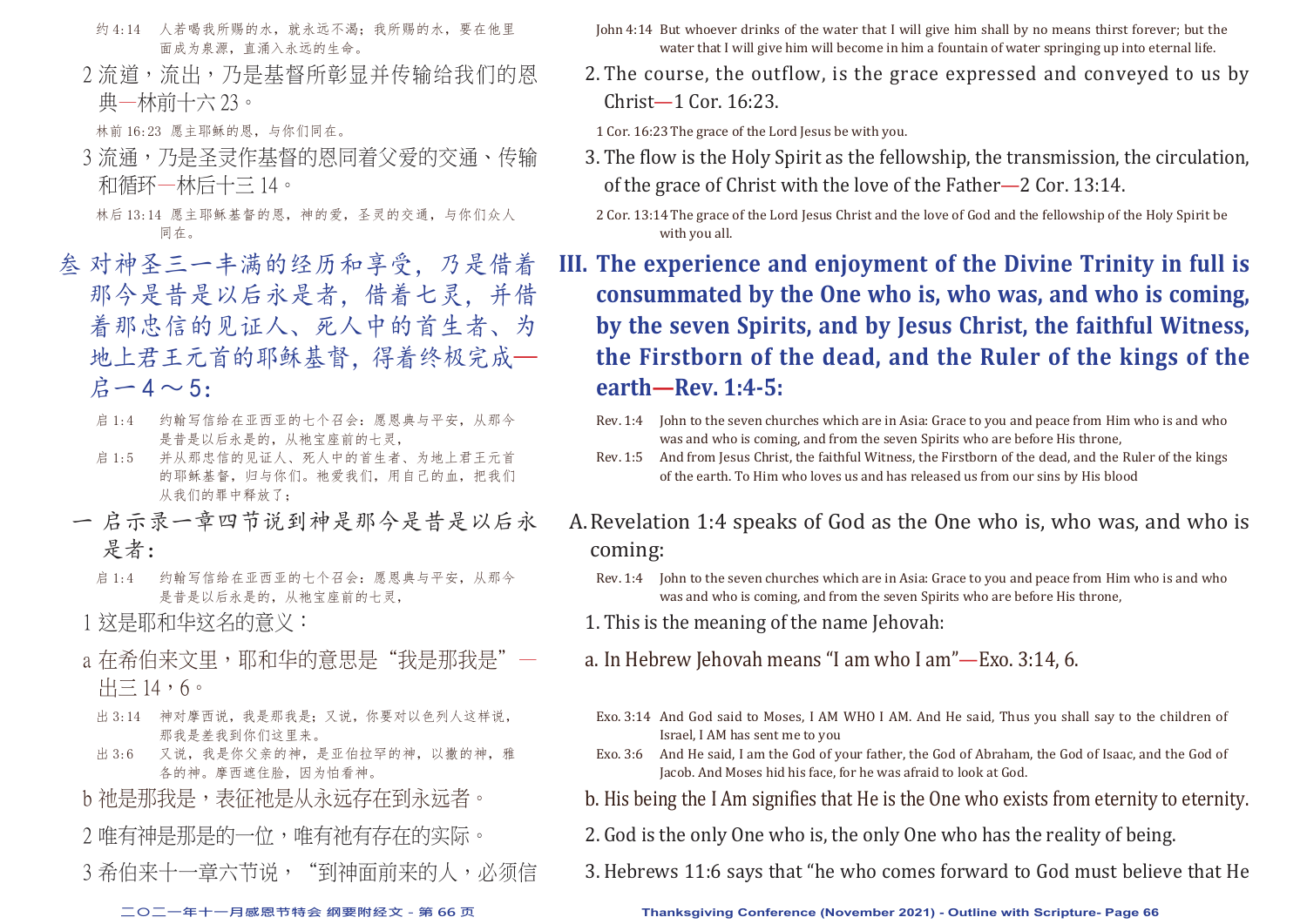神是"(直译):

- 来 11:6 人非有信, 就不能得神的喜悦; 因为到神面前来的人, 必 须信有神,且信祂赏赐那寻求祂的人。
- a 按希伯来十一章六节,神是,我们必须相信祂是。
- 来 11:6 人非有信,就不能得神的喜悦;因为到神面前来的人,必 须信有神,且信祂赏赐那寻求祂的人。
- b 神是那今是昔是以后永是者, 是自有者也是永有 者,祂的存在不倚赖祂自己以外的事物,并且祂永 远存在,既无始也无终—出三 14。
- 出 3:14 神对摩西说,我是那我是;又说,你要对以色列人这样说, 那我是差我到你们这里来。
- c 信神是,就是信神是我们的一切,而我们一无所 是—约八 58,传一 2。
- 约 8:58 耶稣对他们说,我实实在在地告诉你们,还没有亚伯拉罕, 我就是。
- 传 1:2 传道者说, 虚空的虚空, 虚空的虚空, 凡事都是虚空。
- d 信神是, 含示我们不是; 祂必须在凡事上是独一无 二的那一位,我们必须在凡事上什么也不是—来  $+-5,$  创五 22 ~ 24。
- 来 11:5 以诺因着信被接去,不至于见死,人也找不着他,因为 神把他接去了;原来他被接去以前,已经得了蒙神喜悦 的见证。
- 创 5:22 以诺生玛土撒拉之后,与神同行三百年,并且生儿生女。
- 创 5:23 以诺共活了三百六十五岁。
- 创 5:24 以诺与神同行,神将他取去,他就不在世了。
- 二 启示录一章四节说到"祂宝座前的七灵":
	- 启 1:4 约翰写信给在亚西亚的七个召会: 愿恩典与平安, 从那今 是昔是以后永是的,从祂宝座前的七灵,
- 1 在启示录里,那灵称为七灵,(一4,四5,五6,) 就是七倍加强的灵。
- 启 1:4 约翰写信给在亚西亚的七个召会:愿恩典与平安,从那今 是昔是以后永是的,从祂宝座前的七灵,
- 启 4:5 有闪电、声音、雷轰,从宝座中发出。又有七盏火灯在宝 座前点着,这七灯就是神的七灵。
- is":
- Heb. 11:6 But without faith it is impossible to be well pleasing to Him, for he who comes forward to God must believe that He is and that He is a rewarder of those who diligently seek Him.
- a. According to Hebrews 11:6, God is, and we must believe that He is.
- Heb. 11:6 But without faith it is impossible to be well pleasing to Him, for he who comes forward to God must believe that He is and that He is a rewarder of those who diligently seek Him.
- b. As the One who is, who was, and who is coming, God is the self-existing One and the ever-existing One, the One whose being depends on nothing apart from Himself, and the One who exists eternally, having neither beginning nor ending—Exo. 3:14.
- Exo. 3:14 And God said to Moses, I AM WHO I AM. And He said, Thus you shall say to the children of Israel, I AM has sent me to you
- c. To believe that God is, is to believe that He is everything to us and that we are nothing—John 8:58; Eccl. 1:2.

John 8:58 Jesus said to them, Truly, truly, I say to you, Before Abraham came into being, I am.

Eccl. 1:2 Vanity of vanities, says the Preacher; / Vanity of vanities; all is vanity.

- d. To believe that God is implies that we are not; He must be the only One, the unique One, in everything, and we must be nothing in everything—Heb. 11:5; Gen. 5:22-24.
- Heb. 11:5 By faith Enoch was translated so that he should not see death; and he was not found, because God had translated him. For before his translation he obtained the testimony that he had been well pleasing to God.
- Gen. 5:22 And Enoch walked with God after he had begotten Methuselah three hundred years, and he begot more sons and daughters.
- Gen. 5:23 And all the days of Enoch were three hundred sixty-five years.
- Gen. 5:24 And Enoch walked with God, and he was not, for God took him.
- B. Revelation 1:4 speaks of "the seven Spirits who are before His throne":
	- Rev. 1:4 John to the seven churches which are in Asia: Grace to you and peace from Him who is and who was and who is coming, and from the seven Spirits who are before His throne,
- 1. In the book of Revelation the Spirit is called the seven Spirits (1:4; 4:5; 5:6), the sevenfold intensified Spirit.
	- Rev. 1:4 John to the seven churches which are in Asia: Grace to you and peace from Him who is and who was and who is coming, and from the seven Spirits who are before His throne,
- Rev. 4:5 And out of the throne come forth lightnings and voices and thunders. And there were seven lamps of fire burning before the throne, which are the seven Spirits of God;

#### **二○二一年十一月感恩节特会 纲要附经文 - 第 67 页 Thanksgiving Conference (November 2021) - Outline with Scripture- Page 67**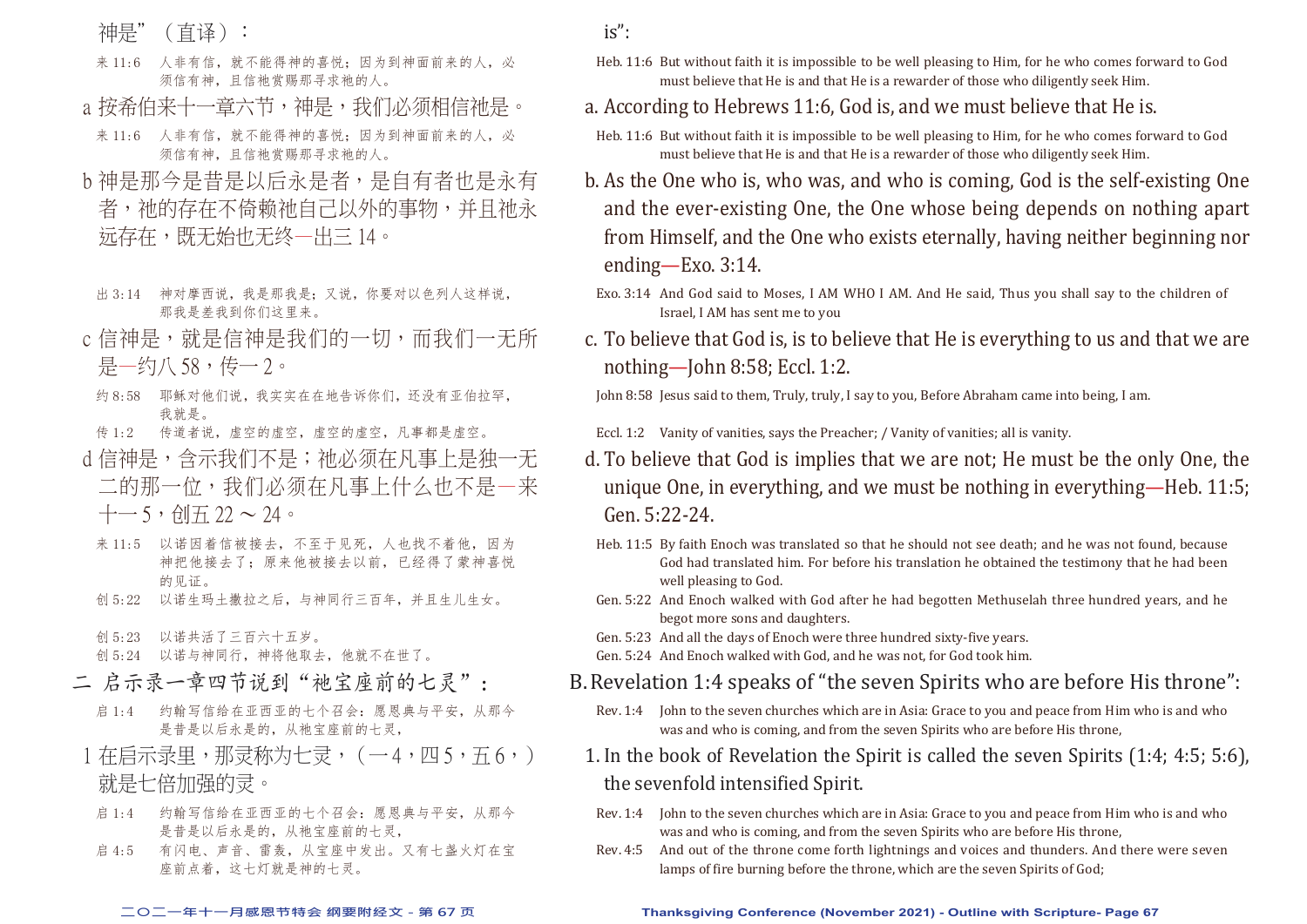- 启 5:6 我又看见宝座与四活物中间,并众长老中间,有羔羊站立, 像是刚被杀过的,有七角和七眼,就是神的七灵,奉差遣 往全地去的。
- 2 启示录一章四节的七灵,无疑是神的一位灵, (弗
- 四4,)因为七灵被列在三一神之中。
- 启 1:4 约翰写信给在亚西亚的七个召会: 愿恩典与平安, 从那今 是昔是以后永是的,从祂宝座前的七灵,
- 弗 4:4 一个身体和一位灵,正如你们蒙召,也是在一个盼望中蒙召的;
- 3 七既是神工作中完整的数字,七灵就必是为着神在 地上的行动—启四 5:
- 启 4:5 有闪电、声音、雷轰,从宝座中发出。又有七盏火灯在宝 座前点着,这七灯就是神的七灵。
- a 在素质和存在上, 神的灵是一个。
- b 在神行动加强的功用和工作上,神的灵是七倍的一  $-4$ 。
- 启 1:4 约翰写信给在亚西亚的十个召会: 愿恩典与平安, 从那今 是昔是以后永是的,从祂宝座前的七灵,
- 4 "七灵"这名称指明那灵已加强七倍;七灵加强那 灵一切的元素:神性、成为肉体、钉十字架、复活、 实际和恩典—三 1。
- 启 3:1 你要写信给在撒狄的召会的使者,说,那有神的七灵和七 星的,这样说,我知道你的行为,按名你是活的,其实是 死的。
- 5 按启示录五章六节,神的七灵乃是羔羊的七眼:
- 启 5:6 我又看见宝座与四活物中间,并众长老中间,有羔羊站立, 像是刚被杀过的,有七角和七眼,就是神的七灵,奉差遣 往全地去的。
- a 基督是宝座上救赎的羔羊, 有鉴察并搜寻的七 眼,为着执行神对宇宙的审判,以成就神永远 的定旨,这要完成于新耶路撒冷的建造—四 5,  $-$  2, 9  $\sim$  10  $\circ$
- 启 4:5 有闪电、声音、雷轰,从宝座中发出。又有七盏火灯在宝 座前点着,这七灯就是神的七灵。
- 启 21:2 我又看见圣城新耶路撒冷由神那里从天而降,预备好了, 就如新妇妆饰整齐,等候丈夫。
- Rev. 5:6 And I saw in the midst of the throne and of the four living creatures and in the midst of the elders a Lamb standing as having just been slain, having seven horns and seven eyes, which are the seven Spirits of God sent forth into all the earth.
- 2. The seven Spirits in Revelation 1:4 undoubtedly are the one Spirit of God (Eph. 4:4) because They are ranked among the Triune God.
- Rev. 1:4 John to the seven churches which are in Asia: Grace to you and peace from Him who is and who was and who is coming, and from the seven Spirits who are before His throne,
- Eph. 4:4 One Body and one Spirit, even as also you were called in one hope of your calling;
- 3. As seven is the number for completion in God's operation, so the seven Spirits must be for God's move on the earth—Rev. 4:5:
- Rev. 4:5 And out of the throne come forth lightnings and voices and thunders. And there were seven lamps of fire burning before the throne, which are the seven Spirits of God;
- a. In essence and existence, God's Spirit is one.
- b. In the intensified function and work of God's operation, His Spirit is sevenfold—1:4.
- Rev. 1:4 John to the seven churches which are in Asia: Grace to you and peace from Him who is and who was and who is coming, and from the seven Spirits who are before His throne,
- 4. The title the seven Spirits indicates that the Spirit has been intensified sevenfold; this Spirit intensifies all the elements of the Spirit: divinity, incarnation, crucifixion, resurrection, reality, and grace—3:1.
- Rev. 3:1 And to the messenger of the church in Sardis write: These things says He who has the seven Spirits of God and the seven stars: I know your works, that you have a name that you are living, and yet you are dead.
- 5. According to Revelation 5:6, the seven Spirits of God are the seven eyes of the Lamb:
- Rev. 5:6 And I saw in the midst of the throne and of the four living creatures and in the midst of the elders a Lamb standing as having just been slain, having seven horns and seven eyes, which are the seven Spirits of God sent forth into all the earth.
- a. Christ as the redeeming Lamb on the throne has seven observing and searching eyes for executing God's judgment upon the universe to fulfill God's eternal purpose, which will consummate in the building up of the New Jerusalem—4:5; 21:2, 9-10.
- Rev. 4:5 And out of the throne come forth lightnings and voices and thunders. And there were seven lamps of fire burning before the throne, which are the seven Spirits of God;
- Rev. 21:2 And I saw the holy city, New Jerusalem, coming down out of heaven from God, prepared as a bride adorned for her husband.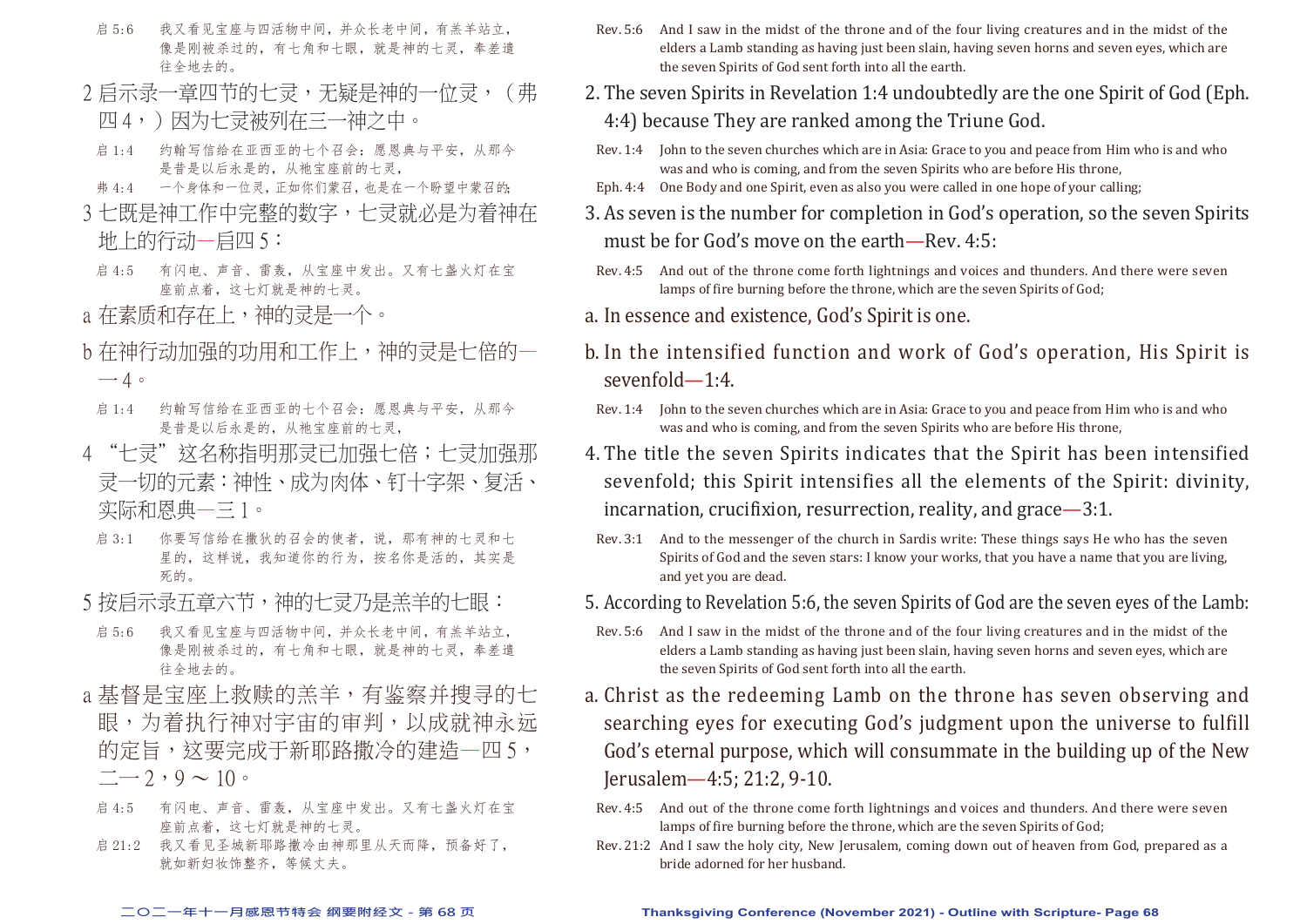- 启 21:9 拿着七个金碗,盛满末后七灾的七位天使中,有一位来对 我说,你来,我要将新妇,就是羔羊的妻,指给你看。
- 启 21:10 我在灵里, 天使带我到一座高大的山, 将那由神那里从天 而降的圣城耶路撒冷指给我看。
- b 七灵作为羔羊的七眼, 也是为着传输。
- c 基督用祂的七眼注视我们的时候, 这些眼睛, 就是 七灵,就要将基督的元素和基督自己传输到我们里 面,使我们变化—五 6。
	- 启 5:6 我又看见宝座与四活物中间,并众长老中间,有羔羊站立, 像是刚被杀过的,有七角和七眼,就是神的七灵,奉差遣 往全地去的。
- 三 启示录一章五节说到"那忠信的见证人、死人 中的首生者、为地上君王元首的耶稣基督":
	- 启 1:5 并从那忠信的见证人、死人中的首生者、为地上君王元首 的耶稣基督,归与你们。祂爱我们,用自己的血,把我们 从我们的罪中释放了;
- 1 基督是神那活着并忠信的见证人,祂见证神,不仅 凭祂的言语行为,也凭祂的所是;祂的所是就是神 的见证—5 节。
- 启 1:5 并从那忠信的见证人、死人中的首生者、为地上君王元首 的耶稣基督,归与你们。祂爱我们,用自己的血,把我们 从我们的罪中释放了;
- 2 基督是死人中的首生者,这是指祂的复活;祂是那 活着的—是那曾死过,现在又活了,直活到永永远 远,并且拿着死亡和阴间钥匙的一位—5,18 节。
- 启 1:5 并从那忠信的见证人、死人中的首生者、为地上君王元首 的耶稣基督,归与你们。祂爱我们,用自己的血,把我们 从我们的罪中释放了;
- 启 1:18 又是那活着的;我曾死过,看哪,现在又活了,直活到永 永远远,并且拿着死亡和阴间的钥匙。
- 3 主耶稣在祂的升天里,是地上君王的元首一5 节:
- 启 1:5 并从那忠信的见证人、死人中的首生者、为地上君王元首 的耶稣基督,归与你们。祂爱我们,用自己的血,把我们 从我们的罪中释放了;
- a 祂经过了成为肉体、人性生活、钉死、复活和升天, 现今已登宝座,超过所有的君王—五 6。
- Rev. 21:9 And one of the seven angels who had the seven bowls full of the seven last plagues came and spoke with me, saying, Come here; I will show you the bride, the wife of the Lamb.
- Rev. 21:10 And he carried me away in spirit onto a great and high mountain and showed me the holy city, Jerusalem, coming down out of heaven from God,
- b. The seven Spirits as the seven eyes of the Lamb are also for transfusing.
- c. When Christ looks at us with His seven eyes, these eyes, which are the seven Spirits, will transfuse Christ's element and Christ Himself into us for our transformation—5:6.
	- Rev. 5:6 And I saw in the midst of the throne and of the four living creatures and in the midst of the elders a Lamb standing as having just been slain, having seven horns and seven eyes, which are the seven Spirits of God sent forth into all the earth.
- C. Revelation 1:5 speaks of "Jesus Christ, the faithful Witness, the Firstborn of the dead, and the Ruler of the kings of the earth":
	- Rev. 1:5 And from Jesus Christ, the faithful Witness, the Firstborn of the dead, and the Ruler of the kings of the earth. To Him who loves us and has released us from our sins by His blood
	- 1. As the living and faithful Witness of God, Christ is the One who testifies God not only by His word and deeds but also by what He is; His being is the testimony of God—v. 5a.
		- Rev. 1:5 And from Jesus Christ, the faithful Witness, the Firstborn of the dead, and the Ruler of the kings of the earth. To Him who loves us and has released us from our sins by His blood
	- 2. Christ's being the Firstborn of the dead refers to His resurrection; He is the living One—the One who became dead and now is living forever and ever, having the keys of death and of Hades—vv. 5b, 18.
	- Rev. 1:5 And from Jesus Christ, the faithful Witness, the Firstborn of the dead, and the Ruler of the kings of the earth. To Him who loves us and has released us from our sins by His blood
	- Rev. 1:18 And the living One; and I became dead, and behold, I am living forever and ever; and I have the keys of death and of Hades.
	- 3. In His ascension the Lord Jesus is the Ruler of the kings of the earth—v. 5c:
	- Rev. 1:5 And from Jesus Christ, the faithful Witness, the Firstborn of the dead, and the Ruler of the kings of the earth. To Him who loves us and has released us from our sins by His blood
	- a. Having passed through incarnation, human living, crucifixion, resurrection, and ascension, He has been enthroned above all kings—5:6.

**二○二一年十一月感恩节特会 纲要附经文 - 第 69 页 Thanksgiving Conference (November 2021) - Outline with Scripture- Page 69**